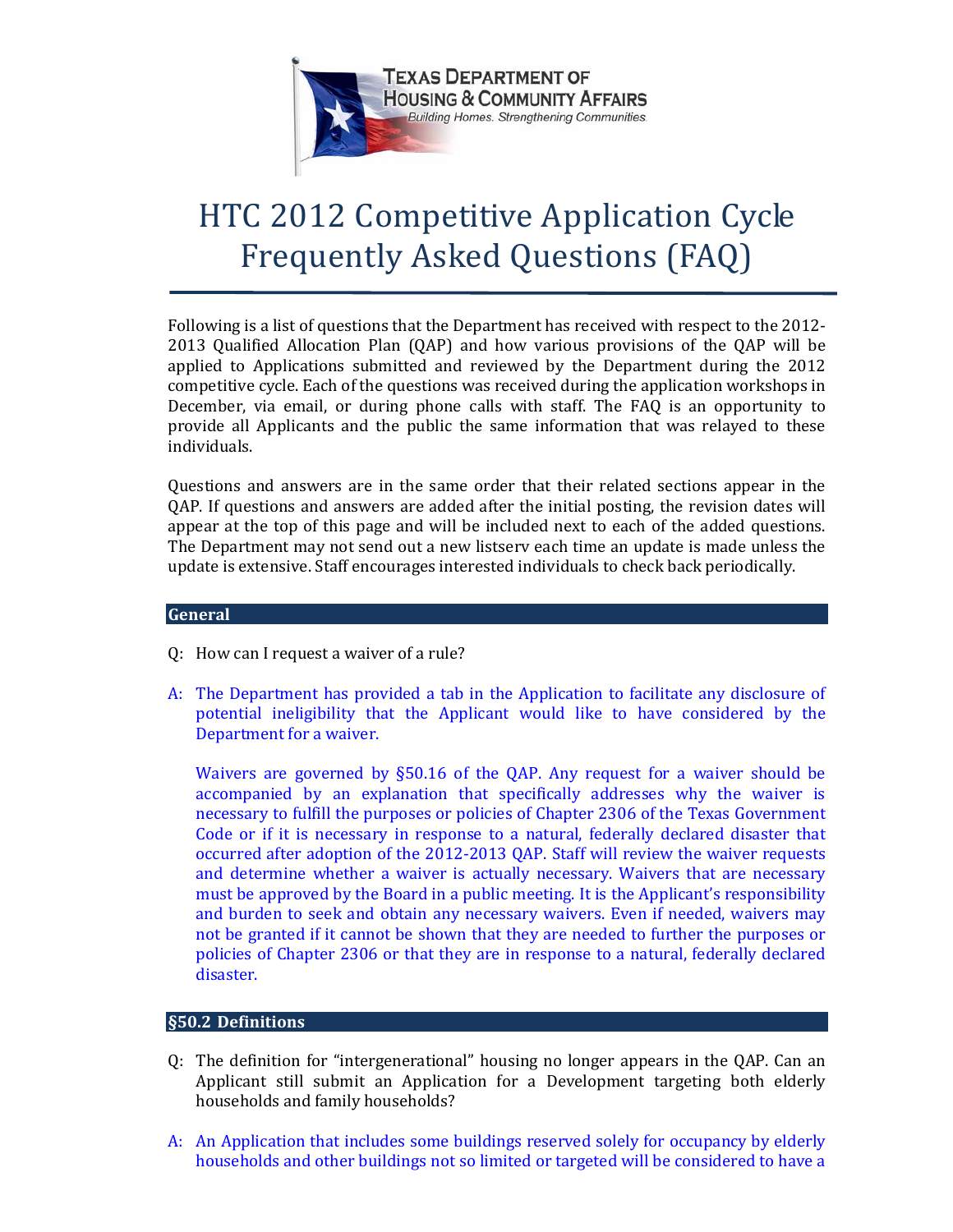structuring Developments in this manner due to potential conflicts between such restricting units for elderly households must be operated entirely for elderly Department will not recommend for award any Application that appears to violate the strongly encouraged that you contact the Department before doing so to discuss in more detail. Applicants are also cautioned that it is their responsibility to comply with Target Population of "General Population." Staff advises Applicants to be cautious in restrictions and the Fair Housing Act. The Fair Housing Act generally protects families from discriminatory housing practices and the Act provides very limited options for restricting housing for occupancy by elderly households. Generally, a Development households and thus would be considered a Qualified Elderly Development. The Fair Housing Act. If an Applicant is thinking about submitting such an Application, it is the Fair Housing Act and failure by the Department to raise issues does not constitute a waiver or approval.

# **Applicable Percentage**

- Q: How will the Department deal with the potential expiration of the fixed 9% Applicable Percentage for any buildings not placed in service prior to December 31, 2013?
- 40 basis points. Such an election should be made in the "LI Election & SetAside" tab of aware that this election is solely for the purposes of underwriting and that in order to receive the benefit of the fixed 9% at Cost Certification, the buildings must place in service by the federal deadline, unless extended by Congress. The 9% rate cannot be A: The Department will allow an Applicant to elect to be underwritten at either the 9% fixed rate or the floating rate effective in the month the Application is submitted plus the Application and reflected in the Development Cost Schedule. Applicants should be fixed at the time of Carryover as is allowable for the floating rate. When an Application using the 9% fixed rate is underwritten, staff will review the specific circumstances of the transaction to determine if there is a reasonable expectation that the Applicant could place its buildings in service by the deadline. Staff recommendations for awards may include conditions related to timeliness of closing, start of construction, or completion of necessary infrastructure.

#### **Central Business District**

Q: How does an area get designated as a Central Business District?

- A: The Department is generally relying on a City to designate its Central Business District in accordance with §50.2(7). The Department will require a letter from the the boundaries of the Central Business District and certifying that the designated area commercial building. Only cities with a population of 50,000 or more as identified in Appropriate Local Official confirming the location of the proposed Development within meets the definition within the 2012 QAP related to presence of a ten-story the Site Demographic Characteristics Report (available on the website) can qualify.
- Q: Does a building that has a 3-floor parking garage and 7 floors of commercial space qualify?
- A: The Department is relying on the Appropriate Local Official to make an affirmative statement regarding the presence of a ten-story commercial building and what is deemed to be ten stories, as long as such determination is reasonable.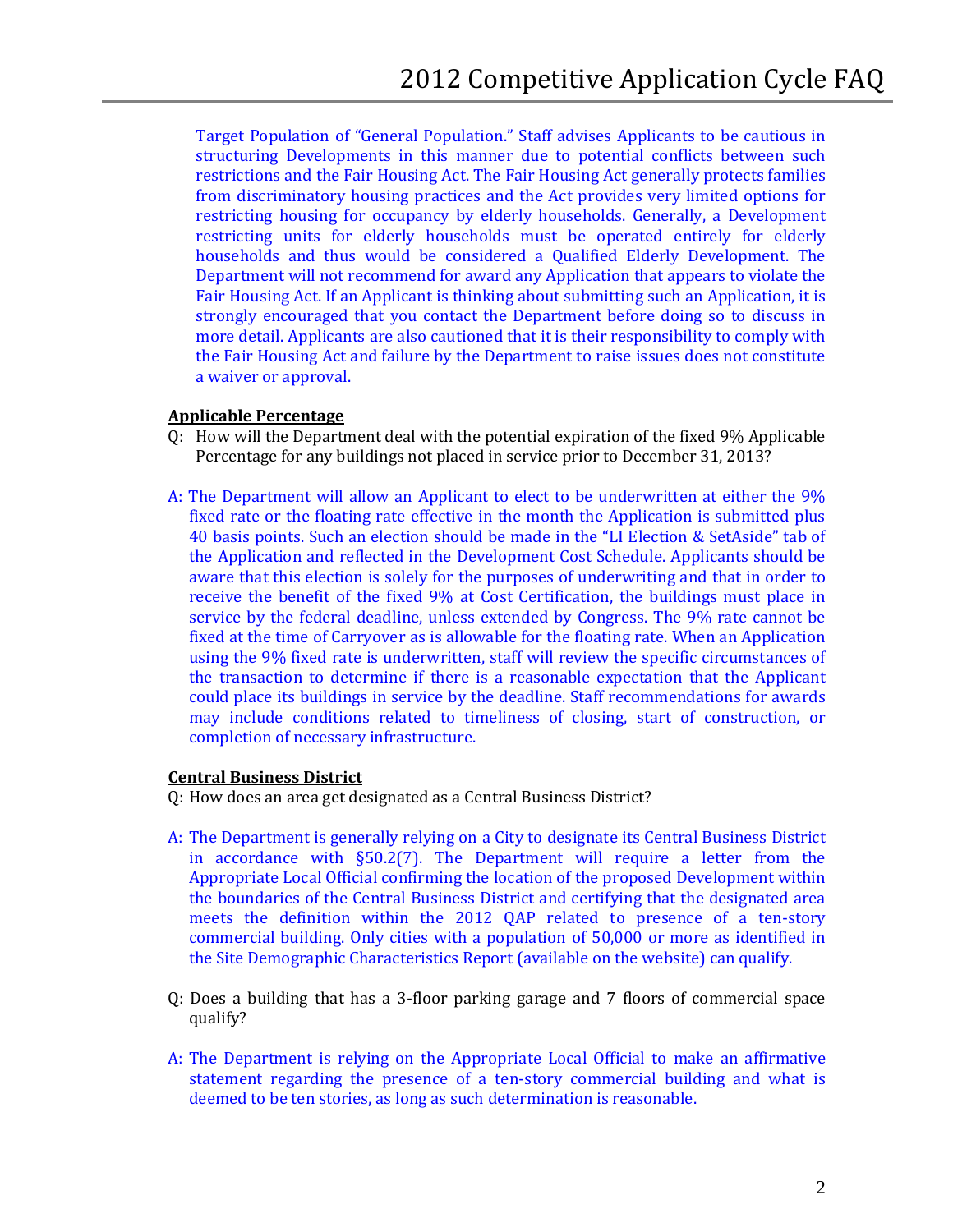# **High Opportunity Area**

- Q: This year the Department included the word "accessible" under sub-paragraph (C) of  this definition as follows: "*within a half-mile of an accessible transit stop for public the Development is located*." Does this mean that the transit stop has to be ADA *transportation if such transportation is available in the municipality or county in which*  accessible and, if so, what evidence will an Applicant have to provide to the Department with the Application?
- A: Yes. Within the definition of High Opportunity Area the word "accessible" means that a transit stop has to be accessible in accordance with the Americans with Disabilities Act (ADA). However, no evidence will be required in the Application other than a certification from the Applicant that the transit stop meets accessibility requirements.
- regular schedule. Would a transit service that can be contacted to schedule pick-up Q: Many rural areas do not have a bus or other transit system with defined stops and a qualify?
- A: No. The requirement is for an accessible transit stop. It is implied that the requirement is for a bus or transit system that has regularly scheduled service, routes, and defined stops for public use.
- Q: If a site is not currently served by a bus stop, will a letter from the local transit authority agreeing to put a stop within one-half mile from the Development Site satisfy this requirement?
- makes it clear when the stop will be completed and available for use (this date should A: This should generally be fine as long as the letter from the local transit authority be prior to the Development placing in service) and that the stop will be accessible.
- Q: Is subparagraph (D) of the High Opportunity Area definition, relating to being located in an elementary school attendance zone with an academic rating of "Exemplary" or "Recognized," applicable to a Qualified Elderly Development?
- the requirements in subparagraphs (A) and (B) of the High Opportunity Area A: If a Qualified Elderly Development is located in the attendance zone of a qualifying elementary school and the Census tract in which the Development Site is located meets definition, then the Development would be eligible to receive the benefits provided for Developments located in High Opportunity Areas (*i.e.*, 30% boost and Development Site Location points).
- Q: What if an area has district-wide enrollment and two elementary schools within that district?
- A: A Development located in this area would not qualify under this criterion.
- Area definition? Q: Do charter schools qualify for purposes of subparagraph (D) of the High Opportunity
- A: No. Charter schools do not qualify.
- Q: What documentation is required to show that a Development is located within an elementary school attendance zone that is rated exemplary or recognized?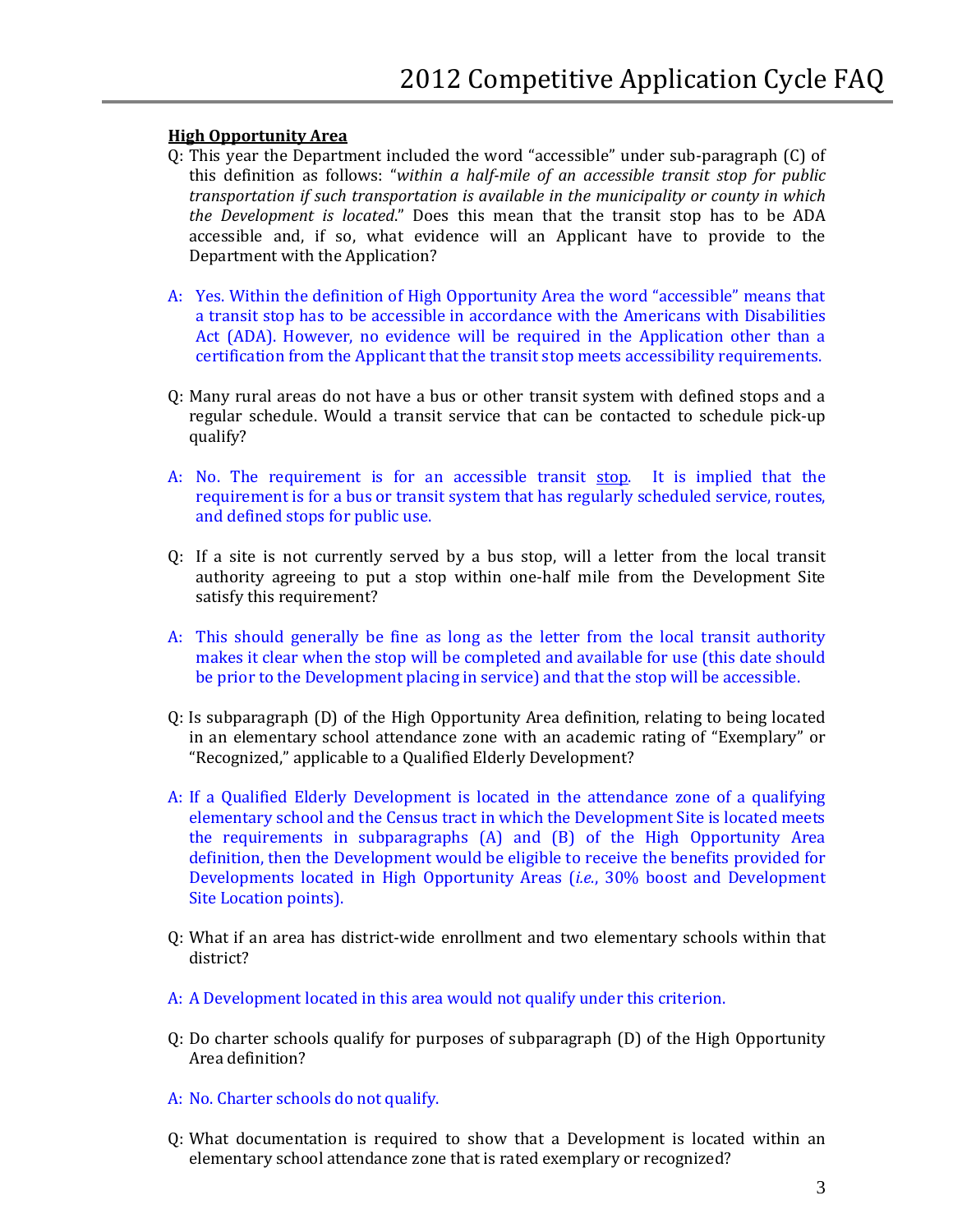A: A letter from the school stating that the Development Site is in the attendance zone of the school and signed by an appropriate person such as a principal, assistant principal, *OR* an attendance zone map from the school showing the location of the Development Site, name of the school and verification of the rating. administrative staff, that the school is rated exemplary or recognized as of 12/19/11

#### **- §50.4(b) Ineligible Applicants**

- Q: For purposes of disclosing circumstances of voluntary or involuntary termination of disclosed last year during the 2011 Application Round? involvement in a rent or income restricted multifamily Development by a lender, equity provider, or any other owners or investors as Principals during the past 10 years, does the Department want to know about the same instances that were
- A: Yes, even if you disclosed this information in a previous Application Round, the Department requests that you disclose the information again for any new Applications being submitted in 2012.
- buildings are going to be demolished by the city prior to the submission of the full Q: If a Development is proposing to do fewer units than what there was prior, but the Application would this be considered New Construction or Reconstruction?
- A: If a pre-application is submitted then it would be considered Reconstruction as long as the demolition didn't occur prior to the pre-application being submitted.

#### **- §50.4(c) Ineligible Applications**

- Q: What happens if an Applicant requests more than 150% of the credit amount available in the sub-region, even if it's over by a small amount?
- identifies the maximum tax credit request amount for each subregion. It is strongly A: The Applicant will be given an opportunity to provide an explanation of how the request does not result in the Application being ineligible but will not be given an opportunity to change the request (see  $\S50.4(a)$  and  $\S50.4(c)(10)$ ). If an Applicant cannot provide such evidence to the satisfaction of staff, the Application will be terminated. This is an appealable matter. The [2012 HTC Applicant Request/Award](http://www.tdhca.state.tx.us/multifamily/docs/12-HTC-AwardLimitsEstRegAlloc.pdf) [Limits and Estimated Regional Allocation](http://www.tdhca.state.tx.us/multifamily/docs/12-HTC-AwardLimitsEstRegAlloc.pdf) posted on the Department's website encouraged that all Applicants refer to this information when preparing their Applications to be submitted during the 2012Application Round.

#### **- §50.4(d) Ineligible Developments**

- Q: Can you verify that Rural Developments are excluded from the unit maximum percentages with regards to bedroom size.
- A: The QAP does exclude Rural Developments from having to meet the unit maximum Elderly or in a Central Business District then there would be unit maximum percentages in §50.4(d)(10); however, should a Rural Area Development be Qualified percentages requirements (see §§50.4(d)(4), (6), and (7)).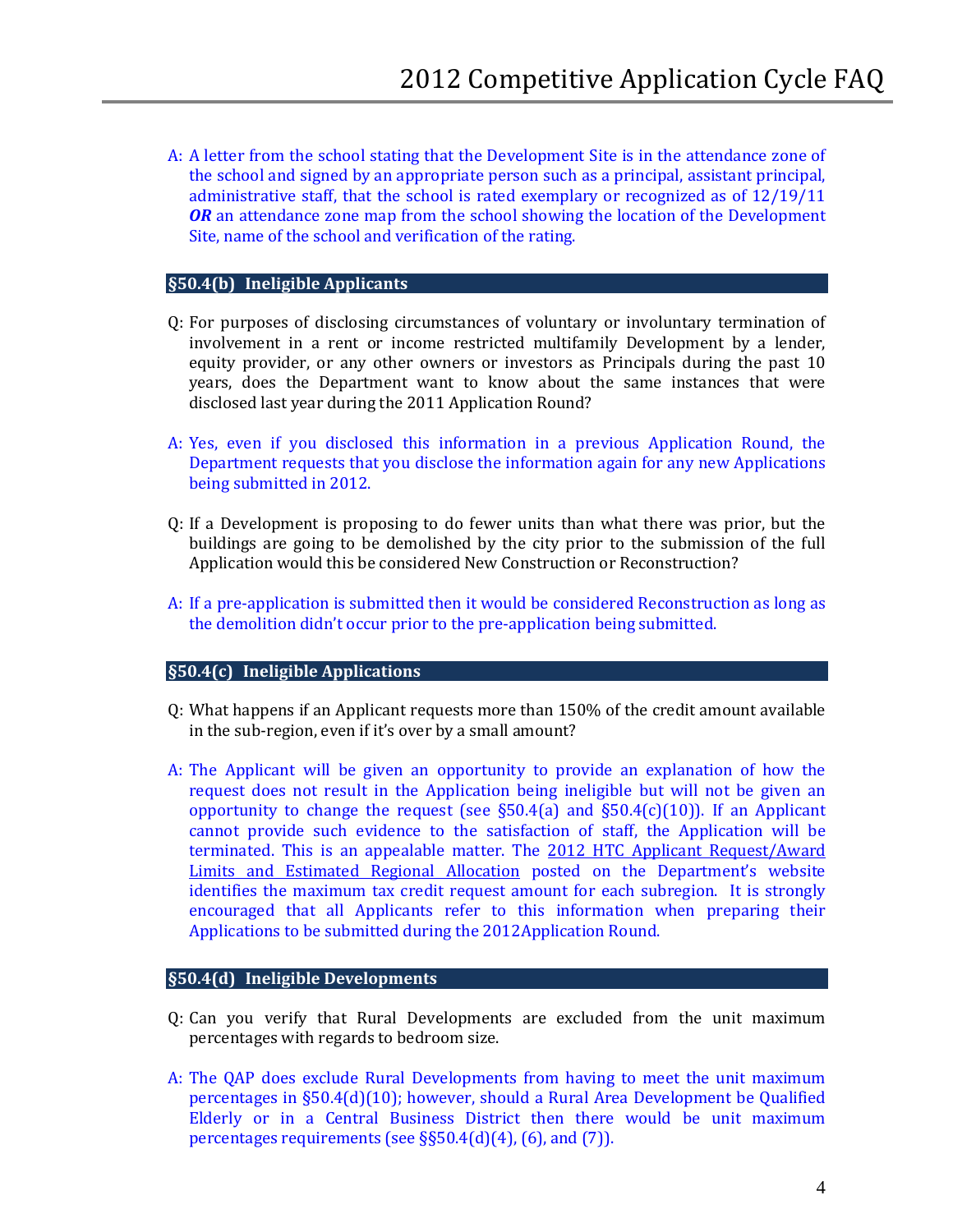- Q: If the buildings in a Development are set farther back so that they are not within 300 feet from a negative site feature, is this ok?
- A: If a boundary of the Development Site is within 300 feet of a negative site feature, then simply locating the buildings in the Development farther back will not resolve the issue. Pursuant to §50.4(d)(13) which states, "the distances are to be measured from the nearest boundary of the Development Site to the boundary of the negative characteristic."
- Q: Are light rail trains considered a negative site characteristic?
- A: No. If the railroad in question is commuter or light rail, it is not considered a negative site characteristic.
- Q: For the two-mile same year rule, what happens in a situation where you have two competitive Applications within two miles of each other; one is competing in the At- Application is lower scoring? Does the At-Risk Application get funded first in determining which of these two deals located within two miles of each other gets Risk set-aside, the other is competing in the regular regional set-aside, and the At-Risk funded?
- direction given in statute or in the QAP with regard to this issue generally. If it were encountered, staff would look at the specific circumstances in relation to the rules. If A: This is not a situation that the Department has encountered and there is no clear the rules did not support a clear position, staff would advise the Board of the circumstances surrounding the issue and seek a determination from the Board.

# **- §50.5(e) 30% Boost**

- you can claim the 9% rate but later on you realize that you cannot meet the Q: What happens if you elect that your Application does not need the 30% basis boost if 12/31/2013 Placed in Service deadline to keep the 9% rate? Will the Department go back and factor in the 30% basis boost?
- A: No. The applicability of the 9% fixed Applicable Percentage and the 30% boost are to be applied if the Applicant failed to meet the required placed in service date. An governed by the QAP and federal law. There is no provision that would allow the boost Applicant should exercise caution in structuring a transaction that would not be financially successful if it was unable to use the fixed 9%.
- Q: Does the new criteria to qualify for the boost apply to 4% HTC/Bond Applications?
- for Developments located in a Qualified Census Tract that has less than 30% Housing A: No. Bond Applications can only qualify for the boost under the first paragraph which is Tax Credit Units per total households.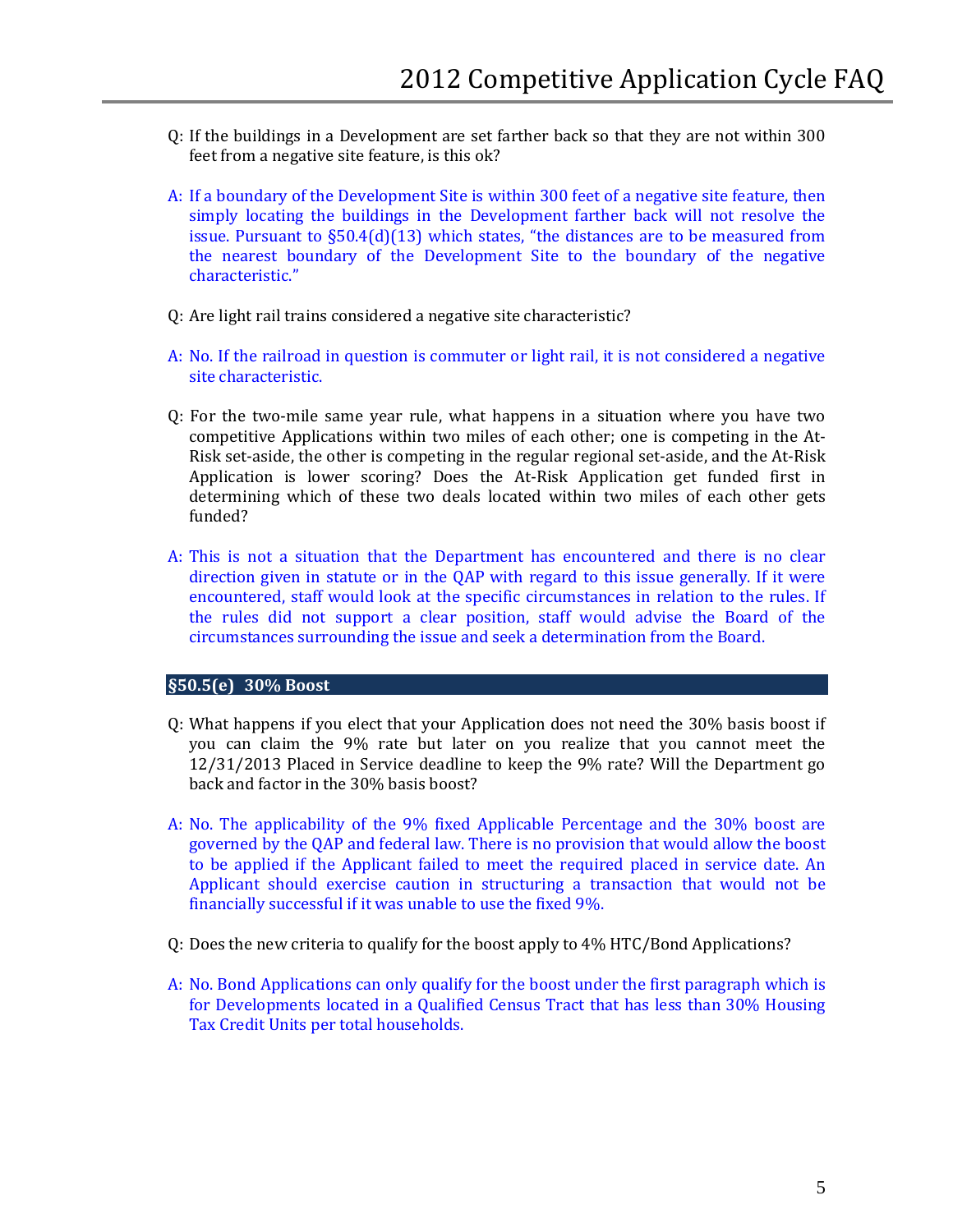# **- §50.6 Allocation and Award Process**

- Q: Does the 5% USDA set-aside come out of the 15% At-Risk set-aside?
- A: Yes. In awarding At-Risk Applications, the Department first ensures that the USDA Set-Aside is met before awarding funds to non-USDA deals in the At-Risk Set-Aside.
- re-notification was triggered by a change in the AMGI levels or a change in the Target Population. However, since this information is no longer required in the notifications Q: The information required to be sent to elected officials has been changed. Previously to elected officials, when is re-notification required?
- A: Re-notification will be required if the total number of Units increases by greater than 10% or if elected officials change between pre-application and Application. While not required, if an Applicant included the Target Population in their notifications at preapplication and they change the Target Population in the Application, this would also trigger a need to re-notify.
- Q: If a city councilman resigned in November and no successor has been elected, how should this be handled for notification purposes?
- A: If the new city councilman is in place by the deadline for notifications for full Application then such notification should be sent.
- Q: Can an At-Risk Application be New Construction?
- requirements must be met. Additionally, any redevelopment must include the same reconstruct or rehabilitate the existing units and add additional new units on the site. Aside. Applicants structuring a similar Development should be careful to ensure that such a development should not utilize resources reserved and intended to preserve A: To qualify for At-Risk, there are several requirements related to the presence of an existing and expiring subsidy on an existing Development (see  $\S50.6(c)(3)$ ). These site where the existing units are located. However, an Applicant could choose to In this instance, the Development would be considered New Construction and this would not cause the Development to be ineligible to participate under the At-Risk Setthe requested credits are only for those units considered At-Risk. New units added to existing affordable units. Contact Cameron Dorsey at [cameron.dorsey@tdhca.state.tx.us f](mailto:cameron.dorsey@tdhca.state.tx.us)or additional guidance.

#### **- §50.8 Threshold Criteria**

- Q: If the city in which the Development is located is over 2x per capita but the county is not, is a resolution required?
- A: In this context, "2x per capita" refers to the rule in §50.8(2)(A) related to Development Credit Units per capita than the state average. If your Development Site is within the and it has more than twice the number of tax credit units than the state average, then Sites in municipalities or counties that have more the twice the number of Housing Tax boundaries of a municipality identified in the Site Demographic Characteristics Report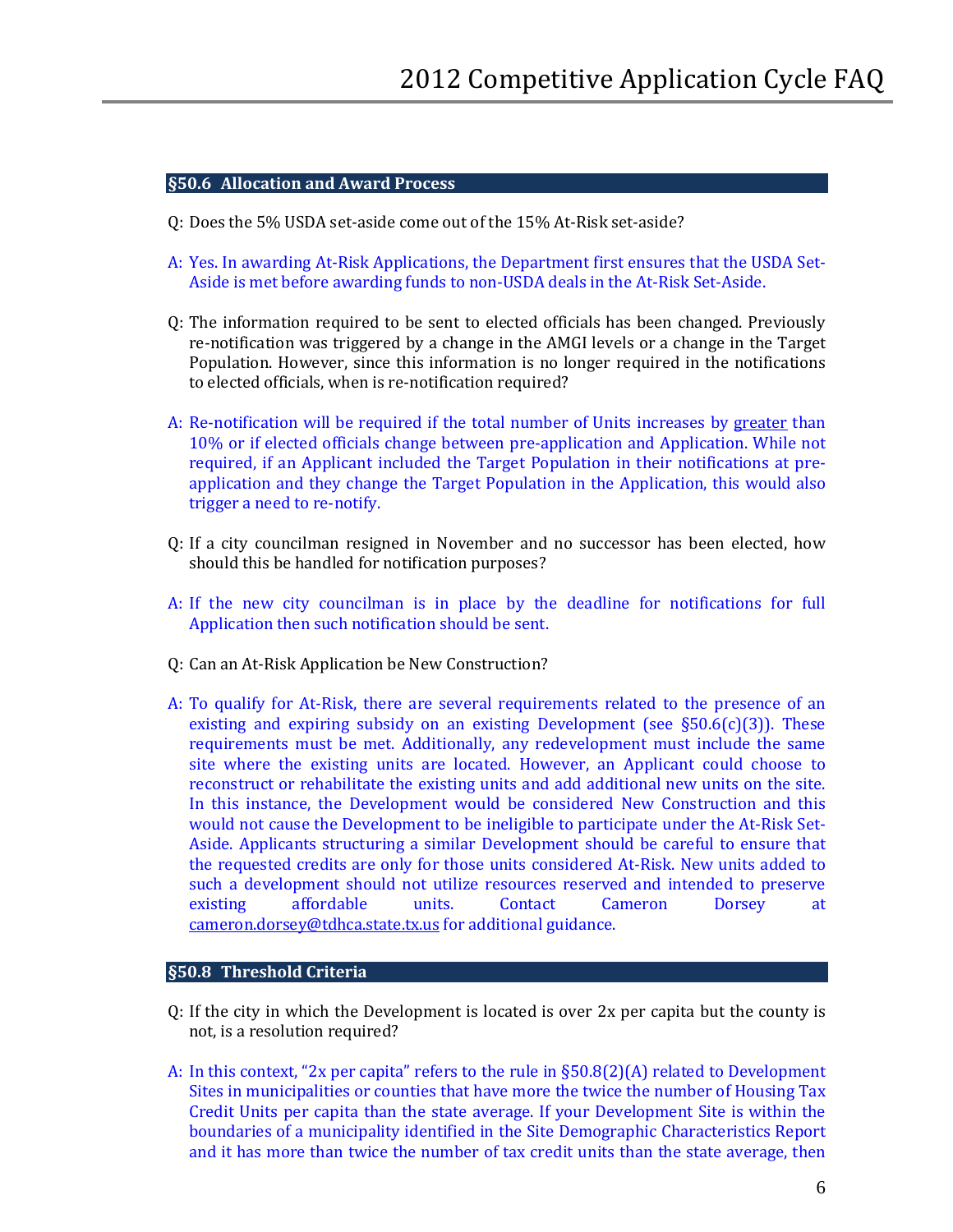you need a resolution from the Governing Body of the municipality. See the next question for more detail.

 County would be necessary. For 2012, the only counties exceeding the 2x per capita If your Development Site is not within boundaries of a municipality identified in the Site Demographic Characteristics Report but the county has more than twice the number of tax credit units per capita than the state average, then a resolution from the threshold are the counties of Llano and Armstrong.

- Designated Place and it is over 2x per capita, where does the resolution have to come Q: If a Development is not located in an incorporated city, but is located in a Census from?
- municipality and is over 2x per capita has to come from the county. A: The resolution for a Development located in a Census Designated Place that is not a
- Q: The QAP indicates that experience is required in the development of 150 units or more. If a previously issued Experience Certificate reflects Rehabilitation experience, does it also qualify for New Construction experience?
- A: The QAP does not distinguish between construction types, so if you have a previous Experience Certificate for Rehabilitation, the same Certificate may be used for New Construction.

#### **- §50.9(b) Selection Criteria**

#### **50.9(b)(2)- Quantifiable Community Participation (QCP)**

- Q: In an acquisition/rehabilitation Development where a Neighborhood Organization, such as a Resident's Council, already exists how do you make sure there is no conflict of interest between the Applicant and that organization?
- available on our website and to the staff person who handles QCP inquiries (Nicole A: The recommended course of action is to refer that organization to the information Fisher, Ph. 512.475.2201). The Department will assist the organization with questions relating to the QCP process.

# **50.9(b)(3)- Income Levels of Tenants**

- Q: Is there rounding on this scoring item?
- A: If the calculation results in anything other than a whole number (example: 16.2) then you must round up to the next whole Unit. You cannot have 16.2 Units, in this case you would need to reflect 17 units in order to be eligible for the points requested.

**50.9(b)(5)- Commitment of Development Funding by a Unit of General Local Government or Governmental Instrumentality** 

- Q: If a local government is providing the funds for this item is this ok?
- A: Yes, provided that all of the other requirements for this item are met.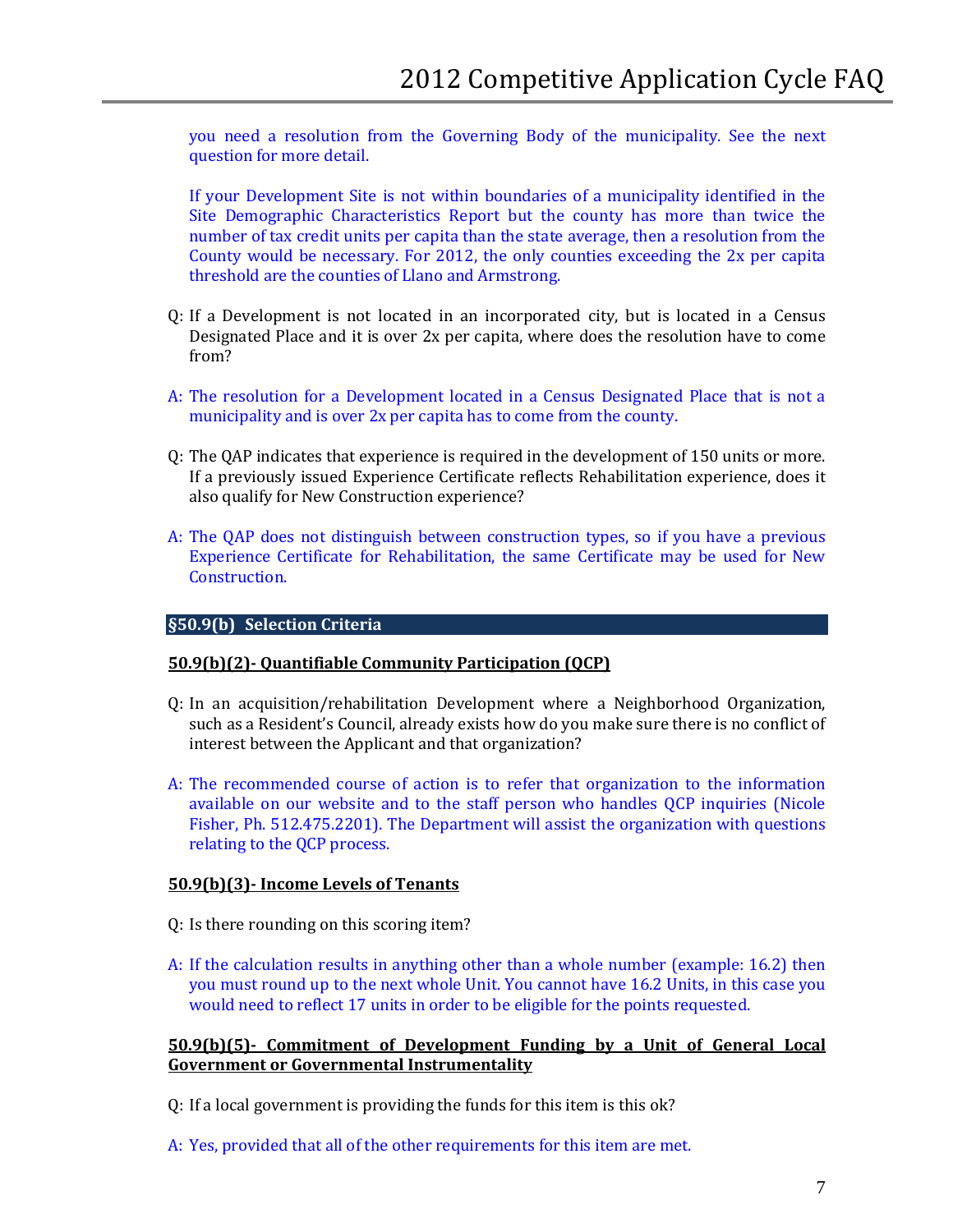- Q: Can a City support more than one Application?
- A: Yes. A City can choose to provide support to as many Applications as it chooses or can choose to support no Applications. Note, however, that if a city supports multiple applicants through funding commitments and they receive awards, the city will be required to fund them all.
- Q: What if you can get an ongoing development subsidy (rental assistance) but not for 15 years?
- A: A rental subsidy must be for a term of not less than 15 years (§50.9(b)(5)(A)(vi)). Shorter rental terms do not quality under this scoring item.
- points below market if the loan is a below market rate loan. Does this mean a loan that Q: The language in  $\S50.9(b)(5)(A)(vii)$ , indicates that the loan only has to be 100 basis is not at a below market rate could qualify?
- A: No. While the language is not perfect, it is clear intent that the loan provide a benefit to the applicant. Viewed in the context of this scoring item as a whole and in concert with 100 basis points below market. This was also covered and emphasized in each of the the Board transcripts, it is clear that the requirement is that ANY loan must be at least application workshops.
- Q: Who defines market interest rate?
- points below the market interest rate in their reasonable determination. A: For the purposes of meeting the 100 basis points below market requirement in §50.9(b)(5)(A)(vii), the Department is not setting a market interest rate benchmark. The entity providing the funds must attest to the fact that the rate is at least 100 basis
- Q: If the rate on the loan is 0%, will we have to include the 100 basis point statement in the letter?
- A: Since an interest rate cannot be any lower, a statement that the loan is 100 basis points below market is not required. However, all other requirements of this scoring item must be met.

#### **50.9(b)(6)- Community Support from State Representative or State Senator**

- Q: If we get a letter of support from a US Representative will this qualify for points under this scoring item?
- A: While the views of a US Representative are welcome, the letter of support must come from State Representative or Senator to qualify for these points pursuant to §2306.6710(b)(1)(F).

#### **50.9(b)(8)- The Cost of the Development by Square Foot**

- Q: Do Direct Construction Costs include Site Work Costs?
- A: No. Direct Construction Costs do not include site work. The Development Cost Schedule in the Application includes a section labeled "Direct Construction Costs." The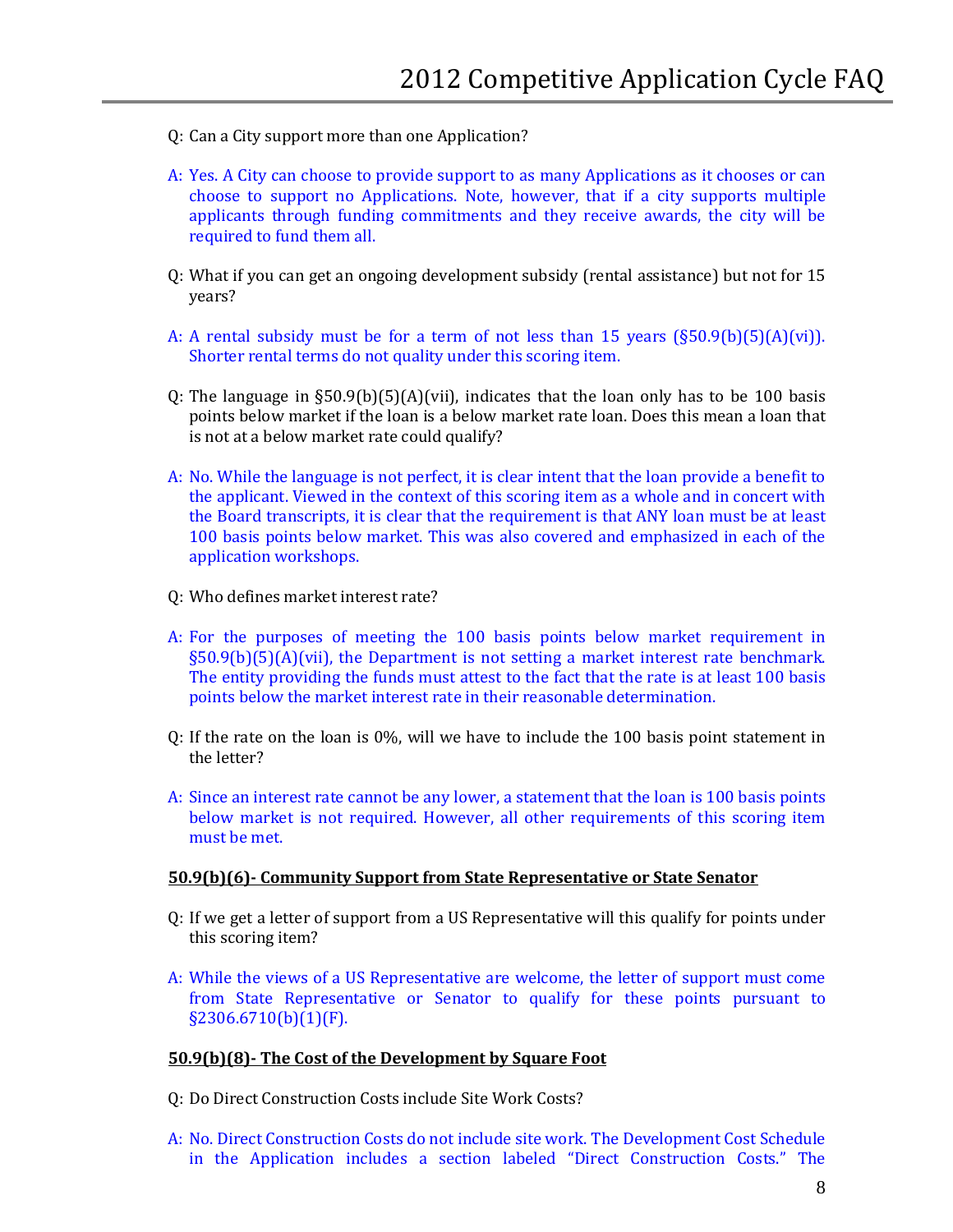Department will use the costs reflected in this section to calculate the Direct Construction Costs per square foot.

- Q: Can you confirm that structural (*i.e.*, podium) garages will be considered part of the eligible basis?
- cost certification. The Department would be reviewing the planned use of the parking facilities, including whether any additional fees would be charged to tenant or whether the garages had some other commercial use. For purposes of the cost per square foot A: While the Department does not prohibit it from being included in eligible basis, this is something the applicant must address with its accountants. It must be addressed in the scoring item, the cost of the garage would be included in the calculation.

## **50.9(b)(11) Additional Evidence of Preparation to Proceed**

- Q: What is required to be included in a Civil Engineering Feasibility Study?
- A: The following is provided as an example of items to be discussed or reviewed by a Civil should be discussed and of importance to the Developer. You should discuss further Engineer in a feasibility study. Most Civil Engineers have a standard due diligence report format that they use. There may be other site specific items not listed below that with a civil engineer of your choosing.<br>
Executive Summary
	- **Executive Summary<br>Existing Site Condition**
	- **Existing Site Conditions**
	- Surveys (Easements/Set-Backs/Other Requirements)<br>Environmental Site Assessment (relating to any
	- Environmental Site Assessment (relating to any Site Features impacting Development)
	- **Geotechnical Review Summary (Report or Observations)**<br>**Storm Water Management (Detention/Retention/Drainas**
	- Storm Water Management (Detention/Retention/Drainage)
	- **Topographic Review (Existing Survey or USGS Topographic Observations)**<br>Site Ingress (Fgress Requirements (Fire TyDOT Median Cuts Deceleration
	- Site Ingress/Egress Requirements (Fire, TxDOT, Median Cuts, Deceleration, Etc.)<br>
	Offsite Requirements (Utilities/Roadways/Other)
	- Offsite Requirements (Utilities/Roadways/Other)<br>■ Water/Sanitary Sewer Service Summary (Distribut
	- Water/Sanitary Sewer Service Summary (Distribution Maps)<br>■ Electric Gas. and Telephone Service Summary (Distribution M
	- **Electric, Gas, and Telephone Service Summary (Distribution Maps)**<br>**E** Zoning/Land Development Ordinances Summary (others as applica
	- Zoning/Land Development Ordinances Summary (others as applicable)<br>■ Building Codes/Ordinances/Design Requirements Summary
	- **Building Codes/Ordinances/Design Requirements Summary**<br>**Entitlement/Site Development/Building Permitting Process**
	- Entitlement/Site Development/Building Permitting Process Summary and Timing<br>■ Entitlement Impact and Development Fee Summary
	- **Entitlement, Impact and Development Fee Summary<br>
	Site Plan Observations/Recommendations**
	- Site Plan Observations/Recommendations
	- Other Considerations, Conditions, Issues or Topics Relevant to Development of the Site as Proposed
- Q: This section provides points for having an executed contract with an architect. We are using an "in house" architect. Does this mean we have to create a contract?
- §50.9(b)(11)(B)(i)(I) or (ii)(I) can be met by submitting each individual contract between the Owner (or related architect) and Third Party structural, mechanical, A: No. For an Applicant using an "in house" or Related Party architect, the requirements in electrical, plumbing, and civil engineers and landscape architect.
- Q: What constitutes a "civil engineered site plan?"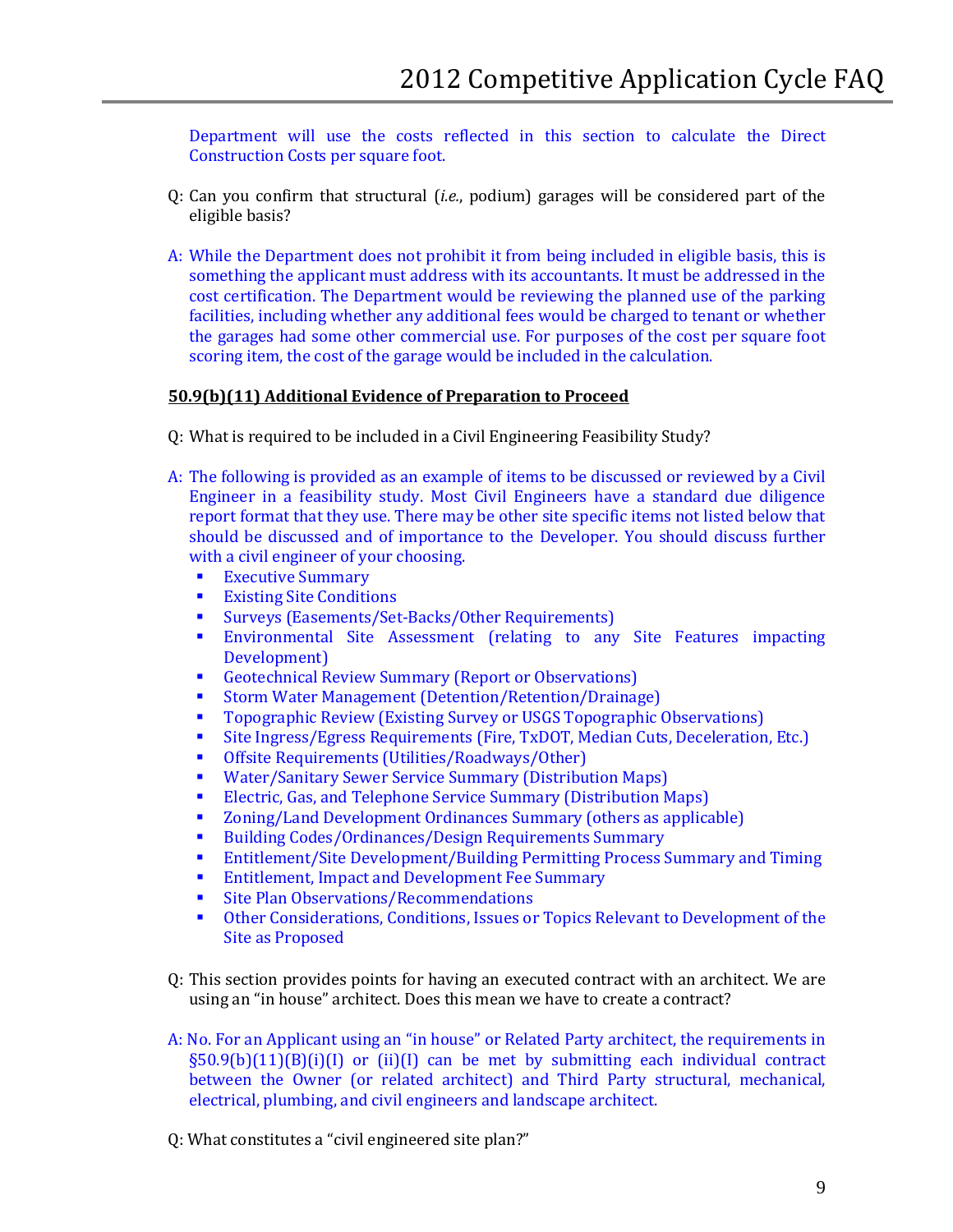- engineered plans are provided on more than one sheet to limited crowding, which is A: This item is a site plan that at a minimum includes the following. Often such civil acceptable.<br>Topog
	- **Topography**<br>Set-backs ea
	- Set-backs, easements or any other site specific development restrictions<br>
	Floodplain
	- Floodplain<br>• Building pla
	- Building placement<br>■ Amenity placement
	- Amenity placement<br>• Drives/Roadways
	- **Drives/Roadways**<br>ADA routes
	- ADA routes<br>• Parking with
	- **Parking with handicap spaces identified**<br>Filiality Plan (wet utilities)
	- **•** Utility Plan (wet utilities)<br>• Drainage and deter
	- detention/retention plan (discussion of regional detention/retention, if applicable)
	- jurisdiction over the site and that the site plan conforms. Actual submission to or A statement on the plan that engineer has researched codes, ordinances and any other development requirements of local government, including fire, with review by a local government, including fire, is not required.
	- A statement on the plan regarding any known variances that would be required.<br>Site plan must be dated and stamped as "preliminary"
	- Site plan must be dated and stamped as "preliminary"
- Q: Do pre-applications that withdrew qualify under paragraph (C) of this scoring item?
- A: No. Pre-applications or Applications that were terminated, withdrawn, or were otherwise determined to be ineligible do not qualify.
- Q: Can the number of Units increase because you developed better design?
- A: No. The current Application must include the same number of Units.
- Q: Can the rent levels and unit mix change from the previous Applications?
- A: Yes.

# **50.9(b)(12)- Leveraging of Private, State, and Federal Resources**

- Q: If you get HOME funds and break them into two different loans, does that qualify for points under  $(b)(5)$  and  $(b)(12)$ ?
- A: No. Division of the same source into separate loans or grants does not qualify for points under §50.9(b)(5) and §50.9(b)(12).
- Q: If the funding source is the City of XXX, and you get a HOME loan for (b)(5) but also get a CDBG or other type of loan from the same city, can that qualify for points under both scoring items?
- A: If the documentation submitted clearly evidences two distinct and separate sources of funds then this would allow an Applicant to qualify for points under both §50.9(b)(5) and §50.9(b)(12). An example of two distinct and separate sources could be two different loans, one from HOME funds and the other from CDBG funds, provided by the same city.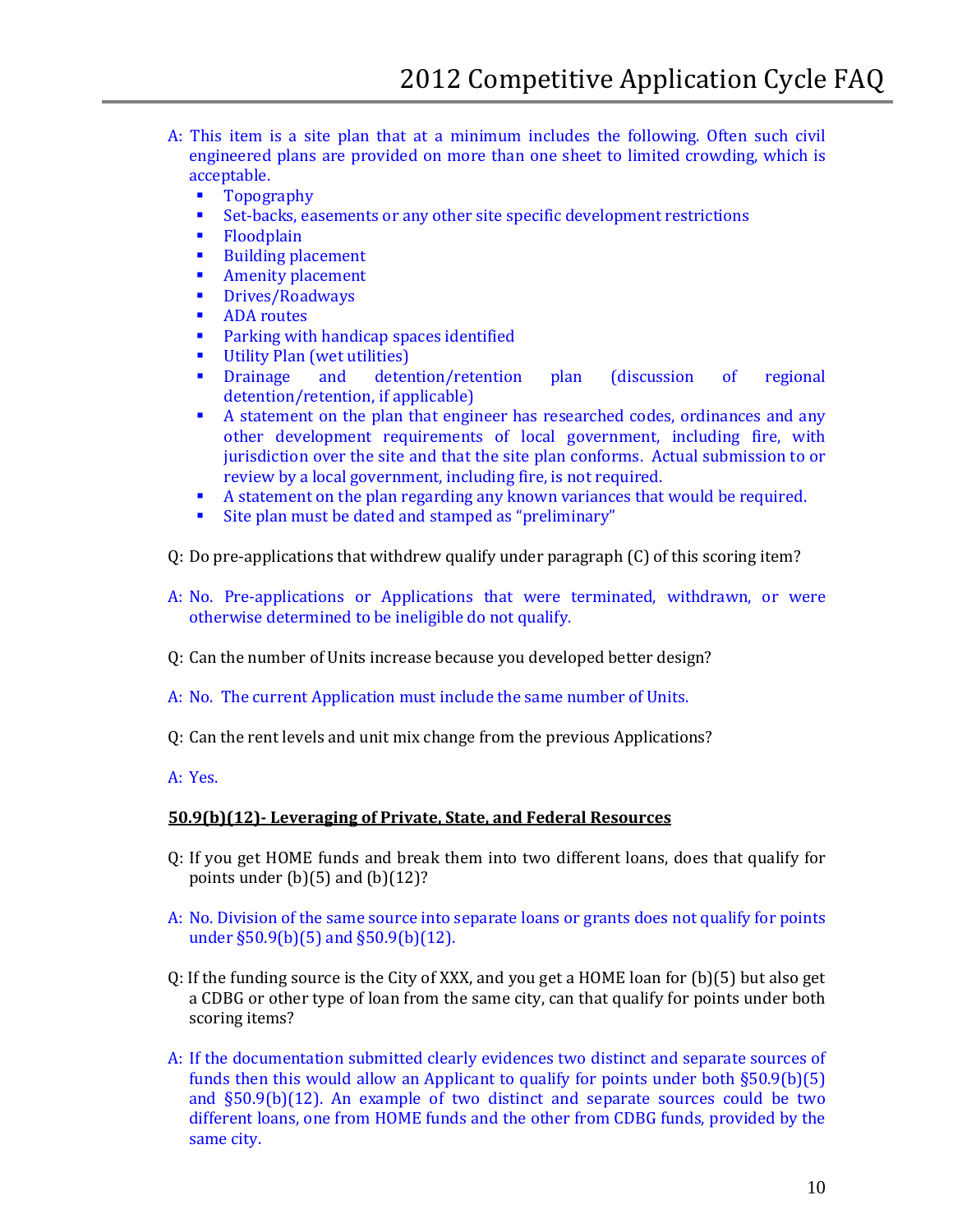- Q: If you get a loan that isn't the largest source of funding but is in 1st lien position, does that qualify? An example would be a \$5,000 loan in 1st lien position.
- A: Yes. The rule allows for a 1st lien loan that is not the largest source to qualify.
- Q: Does a USDA 538 loan qualify?
- A: A USDA 538 loan could qualify provided it meets all of the requirements of this scoring item.
- Q: Does an existing USDA 515 loan qualify?
- item. In order to qualify the loan must provide a new benefit to the transaction. One which lowers the debt service and allows the Applicant to leverage additional debt. under the financial feasibility scoring item in §50.9(b)(1), no such latitude is allowed A: A USDA 515 loan could qualify provided it meets all of the requirements of this scoring example is USDA's process to "re-cast" the loan with a new amortization and term While an Applicant with an existing USDA 515 loan has its own distinct requirement under the leveraging scoring item. Therefore, the Applicant must be able to meet the requirement to submit evidence that they have already applied to USDA and a letter from USDA indicating that the terms applied for would meet the requirements of the leveraging criteria.
- Q: When does the loan have to be in  $1<sup>st</sup>$  lien position? At interim or permanent phase?
- A: The loan must be in the 1st lien position in the permanent financing stage. If the loan is in a subordinate position during construction to accommodate another lender that may just be bridging the equity this would not disqualify the loan.
- Q: If a HUD 221(d)(4) loan is being used, what would be acceptable as a "firm commitment"?
- Applicant's responsibility to ensure that they provide HUD the necessary A: An invitation letter from HUD would qualify. However, the Department strongly encourages the Applicant to start talking to HUD as early as possible. It is the documentation in order to receive an invitation letter by the November 1, 2012 deadline.

# **50.9(b)(15)- Developments in Census Tracts with Limited Existing HTC Developments**

Q: How do we know if a previous Development was Supportive Housing or not?

- A: Since "Supportive Housing" is a completely new Target Population, the Department does not have a list of all previously awarded Supportive Housing Developments. In order to determine if a Development is a Supportive Housing Development, an Applicant could review the underwriting reports available on the Department's website.
- Q: What if the Property Inventory incorrectly identifies the census tract for a Development and that Development is actually located in the same census tract as the proposed 2012 Development?